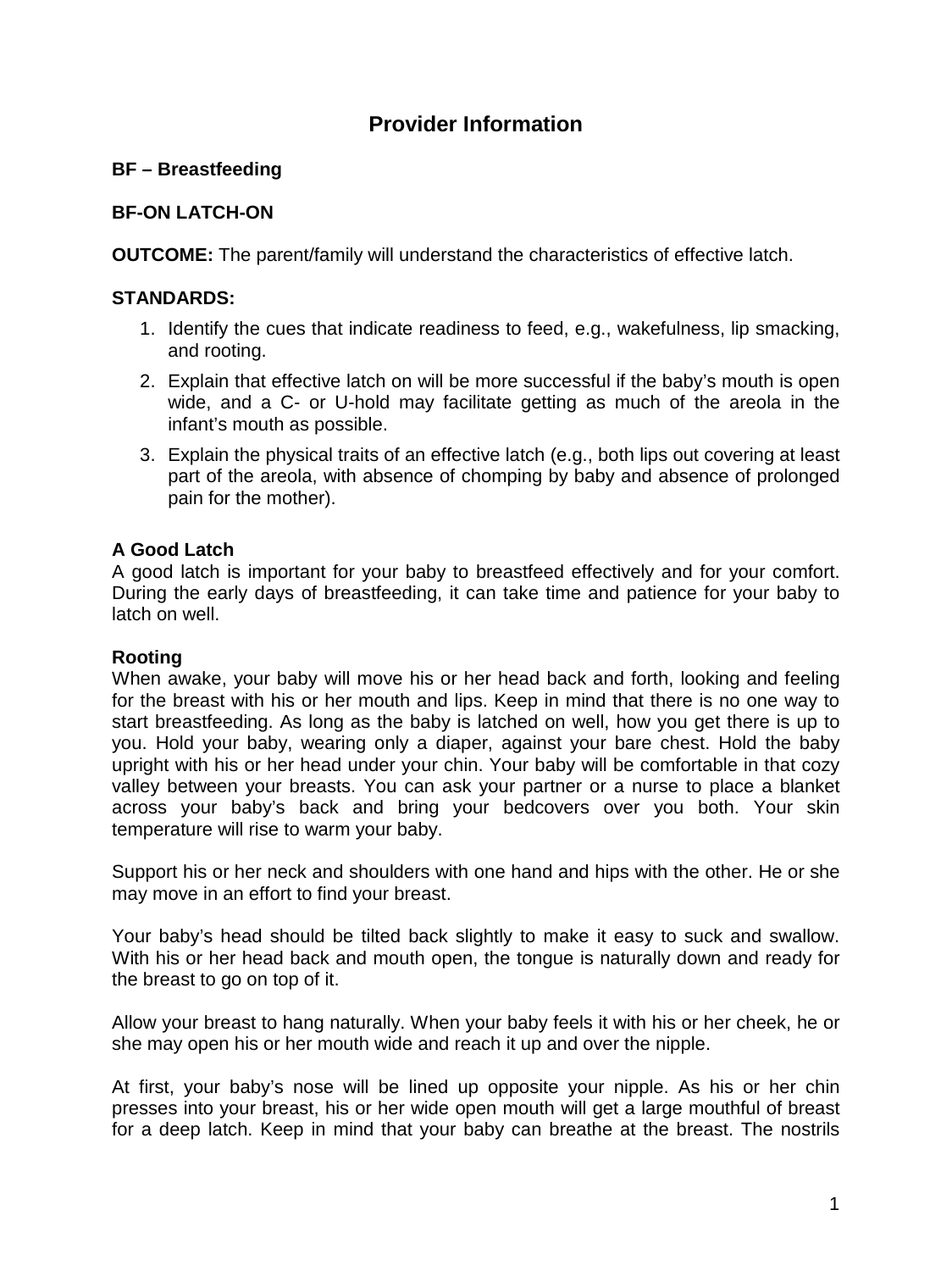flare to allow air in. Tilt your baby back, supporting your baby's head, upper back, and shoulders with the palm of your hand and pull your baby in close.

Getting your baby to latch: Tickle the baby's lips to encourage him or her to open wide.

- Pull your baby close so that the chin and lower jaw moves into your breast first.
- Watch the lower lip and aim it as far from the base of the nipple as possible, so the baby takes a large mouthful of breast.

#### **Signs of a good latch**

- The latch feels comfortable to you, without hurting or pinching. How it feels is more important than how it looks.
- Your baby's chest is against your body and he or she does not have to turn his or her head while drinking.
- You see little or no areola, depending on the size of your areola and the size of your baby's mouth. If areola is showing, you will see more above your baby's lip and less below.
- When your baby is positioned well, his or her mouth will be filled with breast.
- The tongue is cupped under the breast, although you might not see it.
- You hear or see your baby swallow. Some babies swallow so quietly, a pause in their breathing may be the only sign of swallowing.
- You see the baby's ears "wiggle" slightly.
- Your baby's lips turn out like fish lips, not in. You may not even be able to see the bottom lip.
- Your baby's chin touches your breast.

#### **Help with latch problems**

Are you in pain? Many moms report that their breasts can be tender at first until both they and their baby find comfortable breastfeeding positions and a good latch. Once you have done this, breastfeeding should be comfortable. If it hurts, your baby may be sucking on only the nipple. Gently break your baby's suction to your breast by placing a clean finger in the corner of your baby's mouth and try again. Also, your nipple should not look flat or compressed when it comes out of your baby's mouth. It should look round and long, or the same shape as it was before the feeding.

**Are you or your baby frustrated?** Take a short break and hold your baby in an upright position. Try holding him or her between your breasts skin to your skin. Talk, sing, or provide your finger for sucking for comfort. Try to breastfeed again in a little while. Or, the baby may start moving to the breast on his or her own from this position.

#### **Does your baby have a weak suck or make only tiny suckling movements?**

Break your baby's suction and try again. He or she may not have a deep enough latch to remove the milk from your breast. Talk with a lactation consultant or pediatrician if